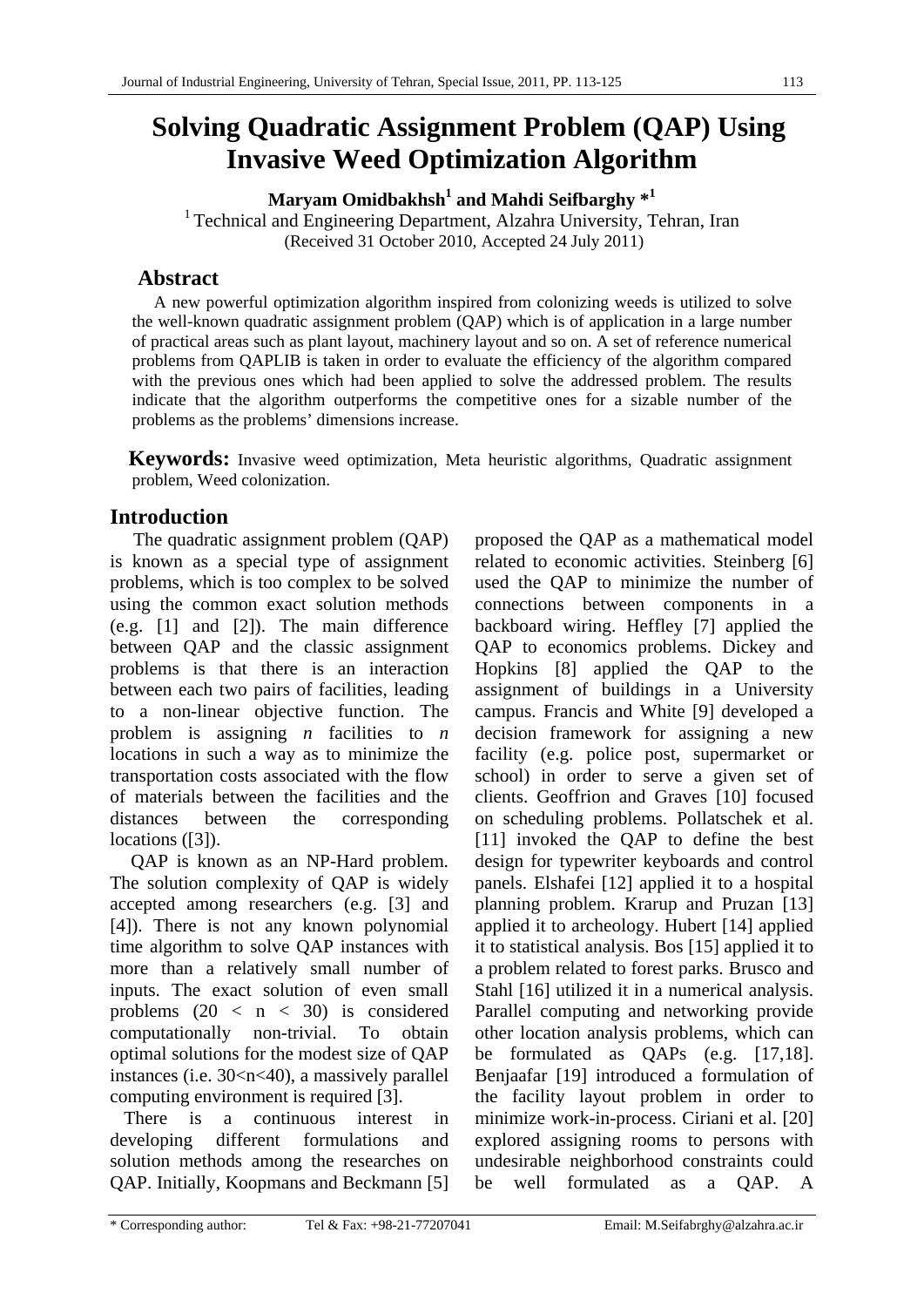generalization of the QAP is also used for a service allocation problem by Cordeau et al. [21] with the objective of minimizing the container re-handling operations at a shipyard. Rabak and Sichman [22] and Miranda et al. [23] studied the placement of electronic components as a QAP. For a comprehensive survey of the addressed researches and other applications of the QAP and corresponding special cases, the reader can refer to [24], [25], [26] and [3].

Generally, the methods used in combinatorial optimization problems can be either exact or heuristic. Exact algorithms reach a global optimum within an acceptable time; Some instances are dynamic programming, branch-and-bound, cutting planes or some combinations like branchand-cut. Heuristic algorithms do not give a guarantee of optimality for the best solution obtained. Meta heuristics are a type of heuristic algorithms with a relatively general structure. The difficulties due to using mathematical optimization methods for solving NP-hard combinatorial problems with a large number of variables and nonlinear objective functions have contributed to the development of meta heuristic algorithms. A number of meta heuristic algorithms are based on natural process metaphors such as simulated annealing (SA), genetic algorithms (GA), scatter search (SS) and ant colony optimization (ACO) while a number of them are based on theoretical and experimental considerations such as tabu Search (TS), greedy randomized adaptive Search Procedure (GRASP), variable neighborhood search (VNS) and iterated local search (ILS). There has been applied several meta heuristics algorithms in order to solve the QAP (e.g. [27] and [3]). We now mention to a number of well-known researches in this regard.

 Hahn et al. [4] presented a new branchand-bound algorithm for solving the QAP. The algorithm is based on a dual procedure similar to the Hungarian method for solving the linear assignment problem. It solves the small and large size QAP, however, does not guarantee an optimal solution. Angel and Zissimopoulos [28] declared that local search was widely used to solve approximately NP-complete combinatorial optimization problems while little was known about the quality of obtained local minima, for a given neighborhood. They proposed an upper bound for the quality of solutions obtained from the deepest local search for the QAP.

 Ahuja et al. [1] suggested a genetic algorithm for the QAP and reported its computational behavior. Since the genetic algorithm incorporated many greedy principles in its design, they named it "greedy genetic algorithm". They tested the proposed algorithm on all the benchmark instances of QAPLIB ([29]), a well-known library of QAP instances. Out of the 132 total instances in QAPLIB of varied sizes, the greedy genetic algorithm obtained the best known solution for 103 instances, and for the remaining instances (except one) found solutions within 1% of the best known solutions. Talbi et al. [30] proposed a parallel model for ant colonies to solve the QAP. The cooperation between simulated ants was provided by a pheromone matrix that played the role of a global memory. The exploration of the search space was guided by the evolution of pheromones levels, while exploitation had been boosted by a tabu local search heuristic.

 Hasegawa et al. [31] proposed a novel method in order to solve the QAP. Initially, they modify the conventional tabu search into a chaotic version, and then they compare the performance of the novel chaotic search with the conventional tabu search and an exponential tabu search. It is indicated that the exponential tabu search has higher performance than the conventional tabu search, and further that the novel method with a chaotic neural network exhibits the best performance. Misevicius [32] proposed a genetic algorithm hybridized with so-called ruin and recreate a procedure for solving the QAP. The results indicated that the proposed algorithm was of a high performance for the QAP.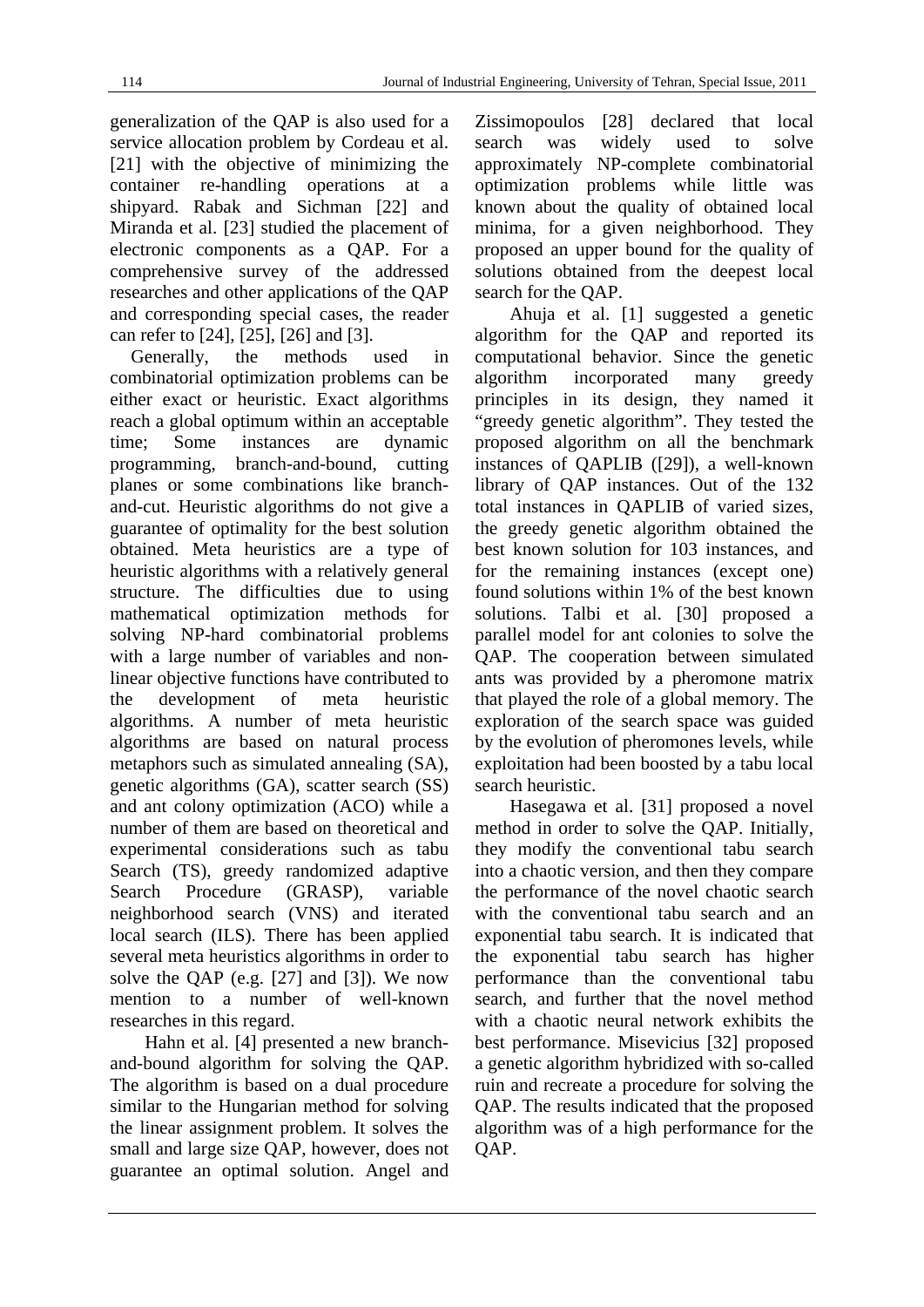In Chawki et al. [33], the network structure of basic solutions to the QAP was revisited. The concept of a relative local star minimum was introduced.

Results characterizing a relative local star minimum were obtained, and an extreme point algorithm was proposed. Misevicius [34] proposed an improved hybrid genetic algorithm (IHGA). It used a robust local improvement procedure as well as an effective restart mechanism that was based on so-called 'shift mutations'. IHGA was applied to the QAP. The results obtained from the experiments on different QAP instances indicated that the proposed algorithm appeared to be superior to other approaches that were among the best algorithms for the QAP.

 Erdogan and Tansel [35] declared that exact solution attempts proposed for instances of size larger than 15 had been generally unsuccessful. They presented two new integer formulations based on the flowbased linearization technique which required fewer variables and yielded stronger lower bounds than existing formulations. They also strengthened the formulations with valid inequalities and reported computational experience with a branch-and-cut algorithm.

Drezner [36] introduced the compounded genetic algorithm. They proposed to run a quick genetic algorithm several times as Phase 1, and compile the best solutions in each run to create a starting population for Phase 2. This new approach was implemented on the QAP and caused very good results. In Stützle [37], iterated local search (ILS) as a simple and powerful stochastic local search method was applied to the QAP. Enhanced ILS extensions was also proposed in this research. An experimental evaluation indicated the excellent performance of the enhanced ILS when comparing to the similar state-of-theart algorithms.

 Loiola et al. [3] presented some of the most important QAP formulations and classified them according to their mathematical sources; then, they gave a discussion on the theoretical resources used

to define lower bounds for the exact and heuristic algorithms for QAP. They also gave a detailed discussion of the progresses made in both exact and heuristic solution methods. Drezner [38] solved QAP using various variants of a hybrid genetic algorithm and tested several modifications of the hybrid genetic algorithm. The results indicated the high efficiency of the proposed algorithms.

 James et al. [2] introduced a cooperative parallel tabu search algorithm (CPTS) for the QAP. CPTS is a cooperative parallel algorithm in which the processors exchange information throughout the run of the algorithm in contrast to independent concurrent search strategies that aggregate data only at the end of execution. A set of 41 test problems obtained from QAPLIB were used to analyze the quality of the CPTS algorithm. Xia [39] proposed a Lagrangian smoothing algorithm for the QAP where the continuation sub problems were solved by the truncated Frank–Wolfe algorithm. Limited numerical results were also provided in order to measure the efficiency of the proposed algorithm.

 In this paper, the invasive weed optimization algorithm (IWO) which has recently proposed by Mehrabian and Lucas 2006 [40] is applied to the QAP. As it will be indicated in Section 4, the addressed algorithm shows a higher performance compared to other similar meta-heuristics, especially when the problem size increases.

 The rest of the paper is structured as follows: In Section 2, the formulation of the problem is given. In Section 3, we describe the solution algorithm and customize it to QAP. Section 4 represents the results from utilizing the proposed algorithm on a set of numerical problems. Section 5 gives conclusions and recommends some further research.

# **Problem formulation**

QAP is one of the most difficult problems as a combinatorial optimization problem in which a given set of facilities should be assigned to a set of locations in such a way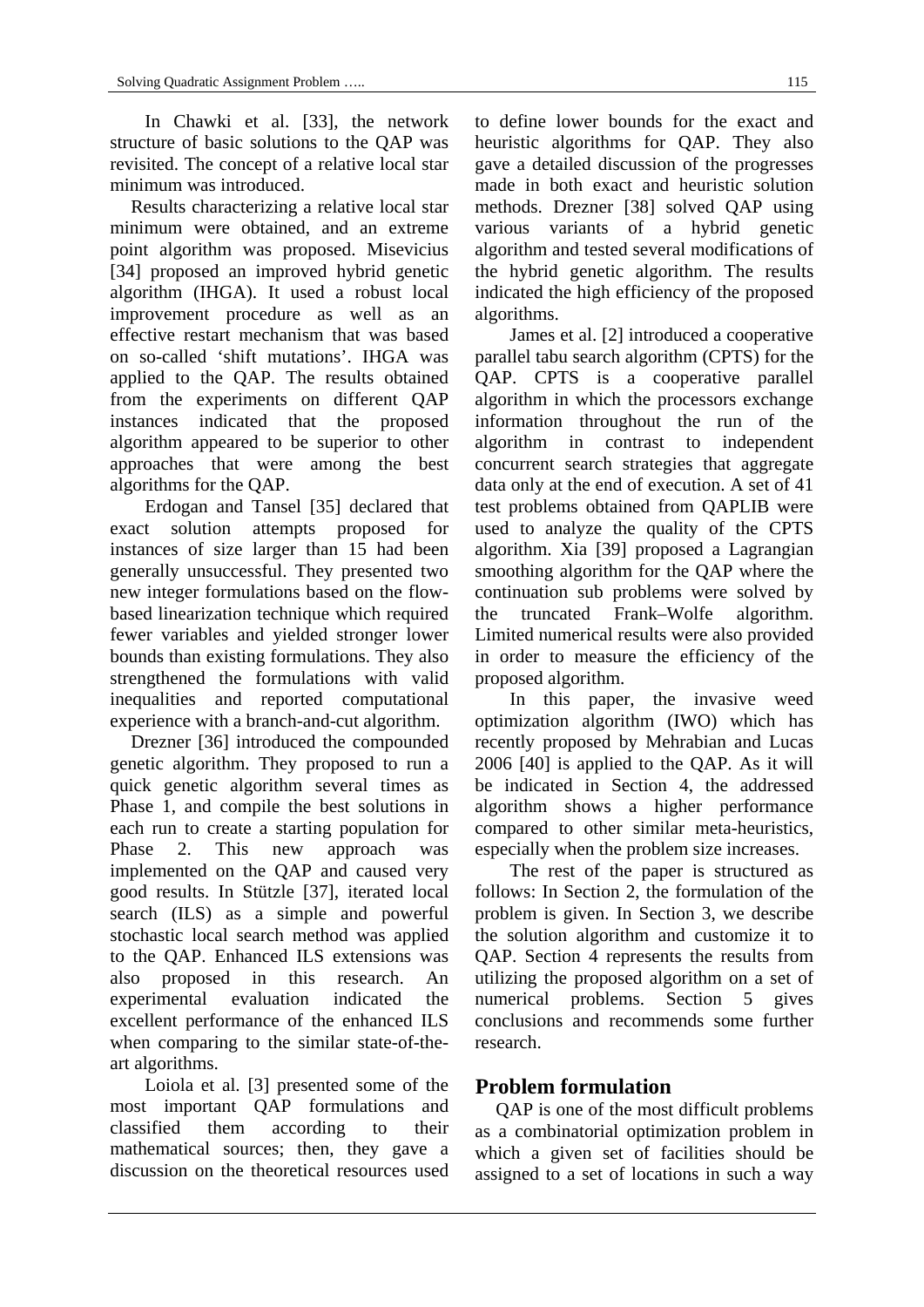that each facility is designated to exactly one location and inversely each location to one facility. The distances between locations, the demand flows between the facilities and the allocation cost of each facility to each location are known. There are different formulation methods for QAP in the literature (e.g. [27] and [3]). The problem's parameters are as follows:

F=  $[f_{ij}]$ : The flow matrix between facilities *i* and *j*;  $t = 1, 2, ..., n$  and  $j = 1, 2, ..., n$ 

 $D = [d_{k}]$ : The distance matrix between locations *k* and *l*;  $k<sub>i</sub> l = 1, 2, ..., n$ 

 $B = [b_{ik}]$ : The allocation costs of facility *i* to location *k*.

The decision Variable is  $x_{ik}$ , a binary variable whose value is 1 if facility  $\boldsymbol{i}$  is assigned to location *k*.

In general, the objective function can be stated as follows:

$$
\min \sum_{i=1}^{n} \sum_{j=1}^{n} \sum_{k=1}^{n} \sum_{l=1}^{n} f_{ij} d_{ki} x_{ik} x_{jl} + \sum_{i=1}^{n} \sum_{k=1}^{n} b_{ik} x_{ik} \tag{1}
$$

 Since the linear term is easy to solve, we do not consider it; thus, the problem can be stated as follows:

$$
\min \sum_{i=1}^{n} \sum_{j=1}^{n} \sum_{k=1}^{n} \sum_{i=1}^{n} f_{ij} d_{ki} x_{ik} x_{jl} \qquad (2)
$$

$$
\sum_{\substack{i=1\\n\\n\end{math}}
$$

$$
\sum_{j=1} x_{ij} = 1 \qquad \forall \ 1 \leq t \leq n, \tag{4}
$$

 $x_{ij} \in \{0,1\}$  $\forall 1 \leq t, j \leq n.$ (5)

The objective function within Eq. (2) represents the total weighted flows between facilities *i* and *j* while they are located in locations *k* and *l* respectively. Constraint (3) and (4) guarantee each facility being exactly located in one location and each location accommodate exactly one facility. Constraint (5) represents all decision variables must be binary.

## **Invasive weed optimization algorithm**

 IWO algorithm is motivated by a common phenomenon in agriculture, which is colonization of invasive weeds. According to the common definition, a weed is any plant growing where it is not wanted. Any tree, vine, shrub, or herb may qualify as a weed, depending on the situation; generally, however, the term is reserved for those plants whose vigorous, invasive habits of growth pose a serious threat to desirable, cultivated plants. Baker and Stebbins [41] mentions that a plant is called weed, if in any specified geographical area, its population grows entirely or predominantly in situations markedly disturbed by man (without, of course, being deliberately cultivated plants). Weeds have shown very robust and adaptive nature, which turns them to undesirable plants in agriculture. The algorithm is simple but has shown to be effective in converging to the optimal solution by employing basic properties, e.g. seeding, growth and competition, in a weed colony [40].

 The feasibility, the efficiency and the effectiveness of IWO are tested in details through a set of benchmark multidimensional functions, including 'Sphere', 'Griewank' and 'Rastrigin' by Mehrabian and Lucas [40]. The reported results are compared with other recent evolutionarybased algorithms: genetic algorithms, memetic algorithms, particle swarm optimization, and shuffled frog leaping. The results are also compared with different versions of simulated annealing, which are simplex simulated annealing and direct search simulated annealing. The performance of IWO has a reasonable performance for all the test functions. Mallahzadeh et al. [42] utilized IWO algorithm for designing an eshaped mimo antenna. Karimkashi and Kishk [43] studied IWO Features in Electromagnetics.

 To simulate the colonizing behavior of weeds, some basic properties of the process turn out as following ( [42]:

1) A finite number of seeds is being spread out over the search area.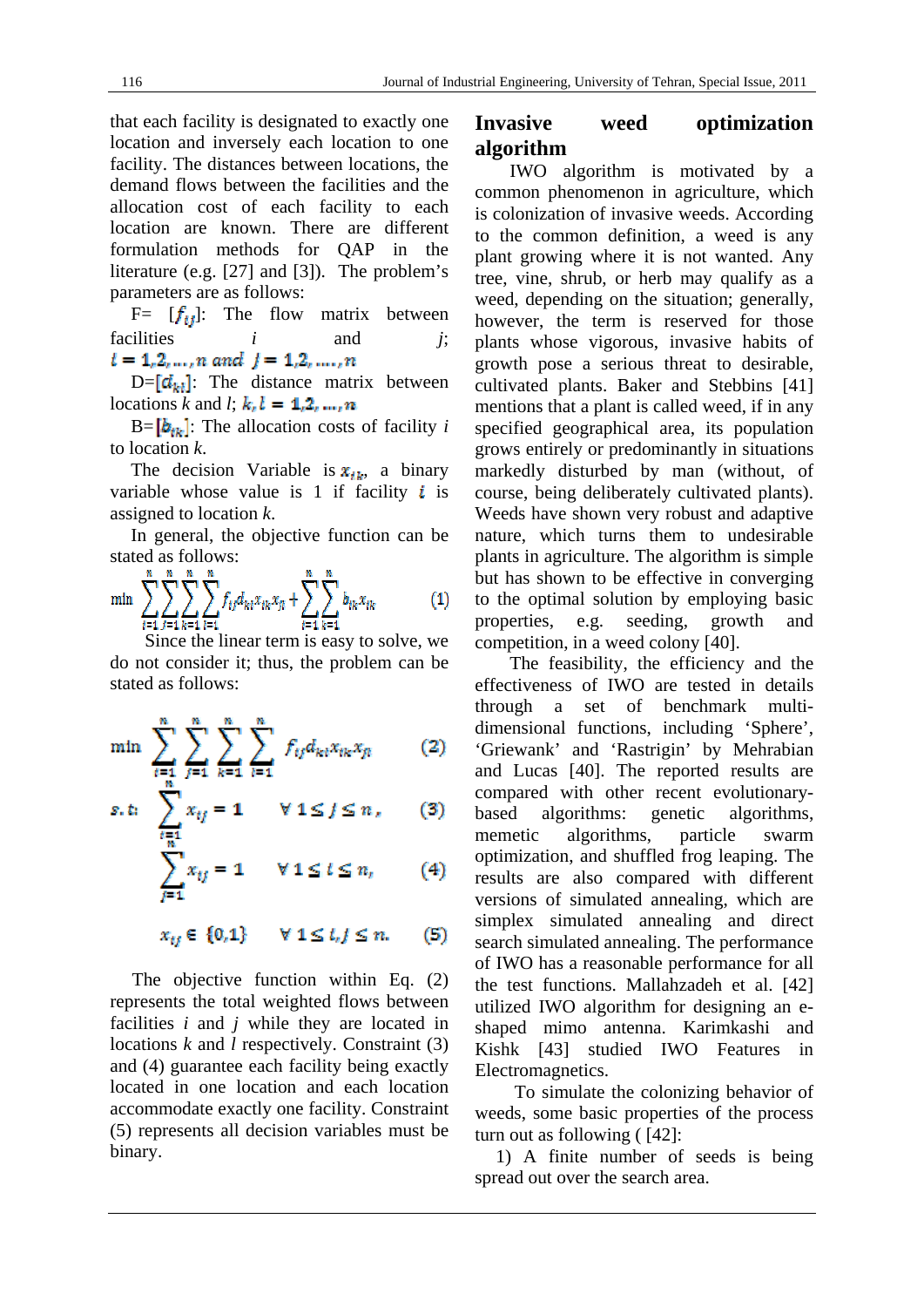2) Every seed grows to a flowering plant and produces seeds depending on its fitness.

3) The produced seeds are being dispersed randomly over the search area and grow to new plants.

4) This process continues until the maximum number of plants is reached; now only the plants with lower fitness can survive and produce seeds, others are being eliminated. The process continues until reaching a maximum number of iterations. Hopefully, the plant with the best fitness is closest to the optimal solution.

The process is addressed in details as follows [40]:

#### **Initialize a population**

A population of initial solutions is being dispersed over the *d* dimensional problem space with random positions. The initial search area is notated by  $X_{ini}$  which is bounded by a lower and upper bound. The lower bound value is usually a negative real number while the upper bound is usually a positive real number.

#### **Reproduction**

A member of the population of plants is allowed to produce seeds depending on its own and the colony's lowest and highest fitness: the number of seeds each plant produces, increases linearly from a minimum number of seeds,  $S_{\text{min}}$ , to a maximum number,  $S_{\text{max}}$ . In other words, a plant will produce seeds based on its fitness, the colony's lowest fitness and highest fitness to make sure the increase is linear. Thus, the above reproduction technique is proposed to give a chance to infeasible individuals to survive and reproduce similar to the mechanism happens in the nature. Moreover, quite often the system can reach the optimal point more easily if it is possible to "cross" an infeasible region (especially in nonconvex feasible search space) [44].

#### **Spatial dispersal**

The generated seeds are distributed randomly over the *d* dimensional search space by normally distributed random

numbers with mean equal to zero; but varying variance. This means that seeds will be distributed randomly so that they abode near to the parent plant. However, standard deviation of the random function will be reduced from an initial value,  $\sigma_{initial}$ , to a

final value,  $\sigma_{\text{final}}$ , in every step (generation).

In simulations, a nonlinear alteration has shown satisfactory performance, which is given as in (6).

$$
G_{\text{iter}} = \frac{(t \tan_{\text{max}} - t \tan)^n}{(t \tan_{\text{max}})^n} \left( \sigma_{\text{initial}} - \sigma_{\text{final}} \right)
$$
  
+  $\sigma_{\text{final}}$  (6)

Where *iter*<sub>max</sub> is the maximum number of iterations,  $\sigma_{\text{iter}}$  is the standard deviation at the present time step and  $n$  is the nonlinear modulation index.

#### **Competitive exclusion**

If a plant leaves no offspring then it would go extinct, otherwise it would take over the world. Thus, there is a need of some kind of competition between plants for limiting maximum number of plants in a colony. After passing some iterations, the number of plants in a colony will reach its maximum by fast reproduction, however, it is expected that the desirable plants are reproduced more than the undesirable ones. Reaching the maximum number of plants in the colony,  $p_{\text{max}}$ , a mechanism for eliminating the plants with poor fitness in the generation activates. When all seeds have found their position in the search area, they are ranked together with their parents' (as a colony of weeds). Next, weeds with lower fitness are eliminated to reach the maximum allowable population in a colony. This mechanism gives a chance to plants with lower fitness to reproduce, and if their offspring has a good fitness in the colony than they can survive.

In this algorithm, number of the initial population  $N_0$ , maximum number of iterations  $it_{\text{max}}$ , maximum number of plants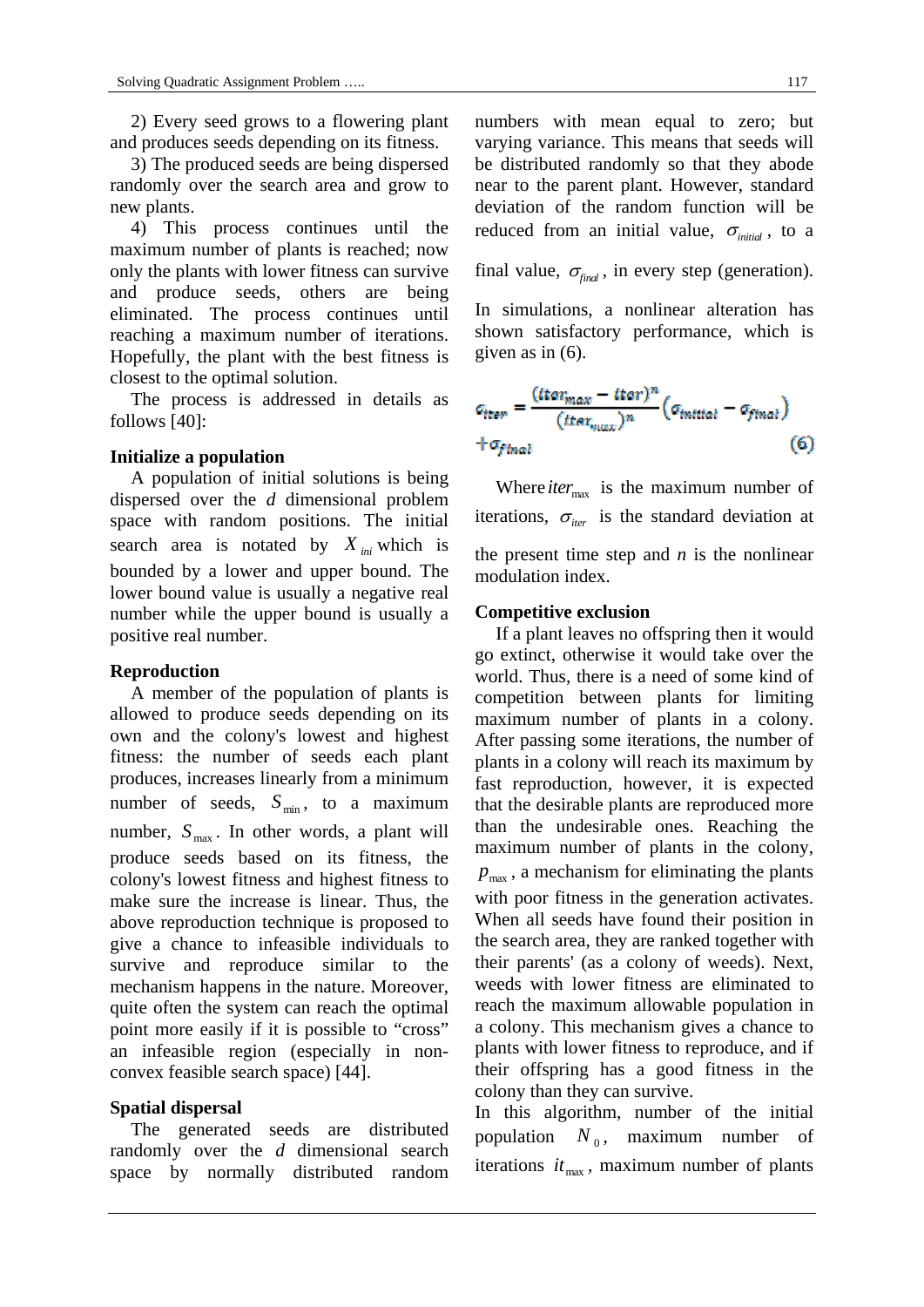in the colony  $p_{\text{max}}$ , nonlinear modulation index  $n$  is the key IWO parameters whose effective tuning is very important for the

algorithm convergence. The general structure of the addressed algorithm can be represented as in Fig. 1.



**Figure 1: General structure of the IWO algorithm**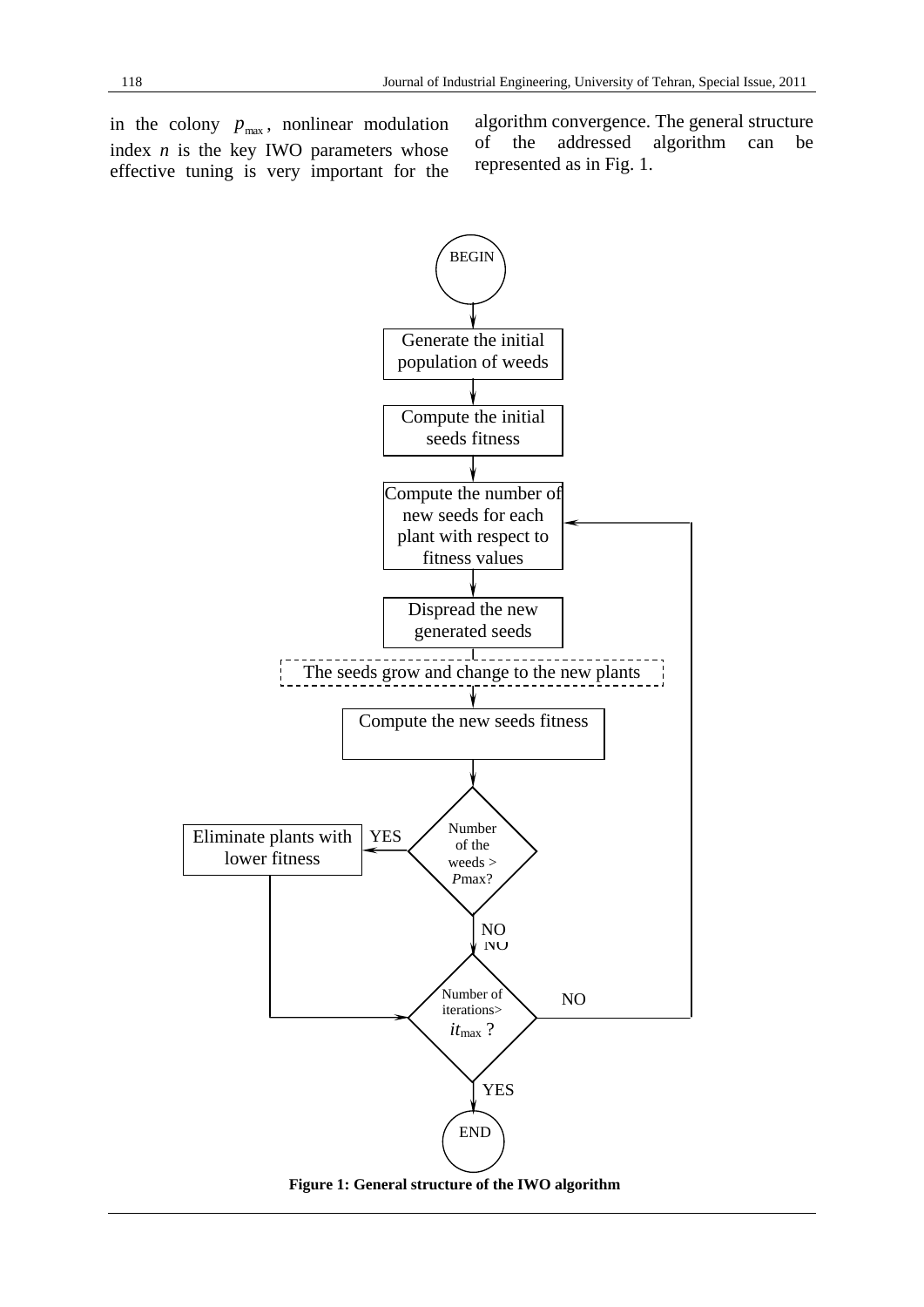### **Customizing IWO algorithm to QAP**

IWO can be implemented as the following steps:

**Step 1:** Define two matrices, the flow matrix between machines (facilities) and the distance matrix between locations:  $[f_{ij}]$  and  $[d_{kt}]$ 

**Step 2:** Generate initial solutions (initial seeds' population) with the dimension of  $N_{\rm o} \times$  *dim* in the defined initial search area *X ini* , by uniformly distributed random numbers with mean equal to zero (each solution is represented by a **1 x** dim vector, so the addressed matrix represents  $N_a$ solutions. For example if  $X_{ini} \in (Mx = -1, Mn = 1)$  a **1×**4 solution may be (-053, 0.72, -0.22, 0.30). If the solution is sorted in ascending order, it will be equal to (1 3 4 2) which means that facility 1 is located in location 1, facility 3 is located in location 2 and, etc.).

**Step 3:** Compute the fitness value of each seed: calculate the matrix of  $[f_{ij} \times d_{ki}]$  and thus the values of the fitness functions for the solutions. After assigning each fitness value to the corresponding seed, it is called a plant.

**Step 4:** Rank the plants and reproduce new seeds: Plants are ranked due to the corresponding fitness values. They are enabled to generate seeds based on the rank in the colony. The number of new seeds to be generated is calculated for each plant using the linear relationship considering  $S_{\text{min}}$ and  $S_{\text{max}}$ .

**Step 5:** Dispread the new produced seeds: The produced seeds dispread over the search area based on the standard deviation of each step, which is determined using (6).

**Step 6:** Calculate the fitness values of the new flowering plants.

**Step 7:** Check the condition I: Is the number of the plants in the current step less than  $P_{max}$ ?

Yes: Go to step 8

No: Competitive exclusion: the plants with lower fitness values (the higher values of the objective function for the QAP problem) are being eliminated.

**Step 8:** Check the condition II: Is the iteration number less than  $U_{max}$ ?

Yes: Repeat the algorithm again.

No: Stop. Calculate the objective function values of the current solutions and select the best value from among them (the minimum value for the objective function of the QAP).

### **Numerical results**

 In this section, we aim at evaluating the efficiency of the proposed algorithm using a number of reference pilot numerical problems. The tai\*a and tai\*b test instances are selected since they are the most famous test problems utilized by other competing algorithms in the literature (James et al. (2009) [18]). As pointed out before, IWO involves some parameters, which should be tuned to provide the QAP best solutions. We have used full factorial design of experiments to tune the algorithm parameters. We have run the algorithm for each problem several times using the different values of the parameters and then have selected the best solution along with the corresponding parameters values.

The parameters' values are as in Table 1.

Tables 2-4 represent the objective function value for the selected test instances along with the best values of the parameters in the considered range. As it can be seen from Table 1-3, the efficiency of the algorithm is nearly increasing as the problem dimension increases. The algorithm gives better results while *dim* is more than 50. The improvement percentage in the objective function versus the problem dimension for the problems with *dim>50* is represented in Fig 2.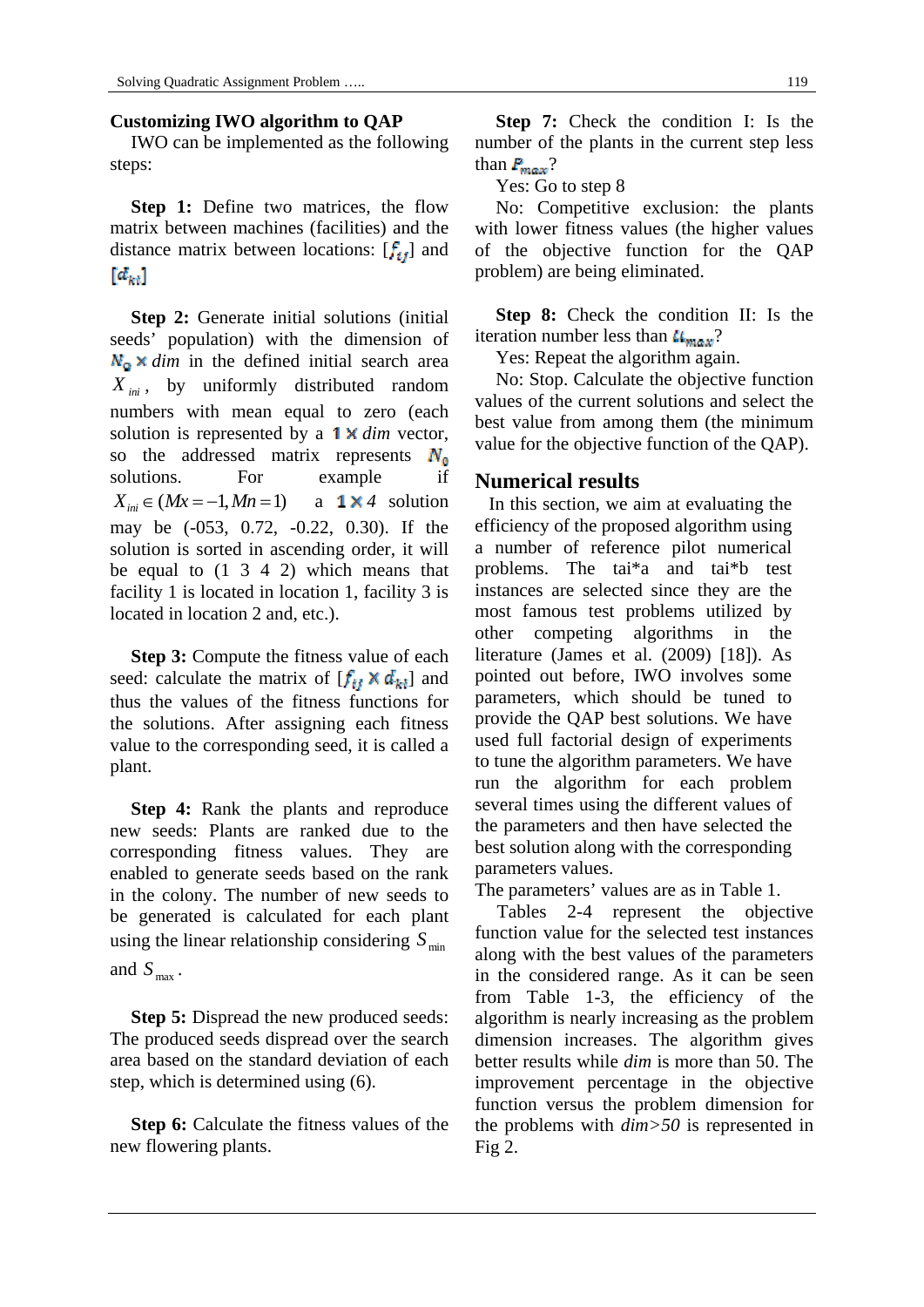| Table 1: Initial values of the IWO parameters before tuning |                         |                             |                    |  |  |  |  |  |
|-------------------------------------------------------------|-------------------------|-----------------------------|--------------------|--|--|--|--|--|
| <b>Parameter</b>                                            | Value                   | <b>Parameter</b>            | <b>Value</b>       |  |  |  |  |  |
| $N_{\alpha}$                                                | 15, 20                  | $S_{\min}$                  |                    |  |  |  |  |  |
| $X_{\text{ini}}$                                            | $(-5, 5)$ , $(-10, 10)$ | max                         | 3, 4               |  |  |  |  |  |
| $p_{\rm max}$                                               | 15, 20, 30              | $\sigma$ <sub>initial</sub> | 20                 |  |  |  |  |  |
| $it_{\rm max}$                                              | 20, 25                  | $\sigma_{\rm final}$        | 0.25, 0.5          |  |  |  |  |  |
| N                                                           | 3, 5                    | dim                         | Due to the problem |  |  |  |  |  |

**Table 2: IWO best value in comparison to the best known for QAP (chr12 to tai 20) and the best set of parameters** 

| <b>Instance</b><br><b>Name</b> |                                              | chr12a      | chr15a       | tai12a         | tai12b       | tai15a         | tai15b       | tai17a         | tai20a       | tai20b         |
|--------------------------------|----------------------------------------------|-------------|--------------|----------------|--------------|----------------|--------------|----------------|--------------|----------------|
|                                | $N_{0}$                                      | 20          | 15           | 20             | 20           | 20             | 20           | 20             | 20           | 20             |
|                                | dim                                          | 12          | 15           | 12             | 12           | 15             | 15           | 17             | 20           | 20             |
|                                | Mx                                           | 10          | 10           | 5              | 10           | 5              | 5            | 5              | 10           | 5              |
|                                | Mn                                           | $-10$       | $-10$        | $-5$           | $-10$        | $-5$           | $-5$         | $-5$           | $-10$        | $-5$           |
| Initial Parameters             | $p_{\text{max}}$                             | 15          | 30           | 20             | 15           | 20             | 15           | 20             | 15           | 20             |
|                                | $it_{\rm max}$                               | 20          | 20           | 25             | 20           | 25             | 20           | 25             | 20           | 25             |
|                                | $S_{\,\mathrm{max}}$                         | 3           | 3            | $\overline{4}$ | 3            | $\overline{4}$ | 3            | $\overline{4}$ | 3            | $\overline{4}$ |
|                                | $S_{\min}$                                   | $\mathbf 1$ | $\mathbf{1}$ | $\mathbf{1}$   | $\mathbf{1}$ | $\mathbf{1}$   | $\mathbf{1}$ | $\,1$          | $\mathbf{1}$ | $\,1$          |
|                                | $\sigma_{\rm initial}$                       | 20          | 20           | $20\,$         | 20           | $20\,$         | 20           | $20\,$         | 20           | 20             |
|                                | $\sigma_{\text{final}}$                      | 0.5         | 0.5          | 0.25           | 0.5          | 0.25           | 0.25         | 0.25           | 0.5          | 0.25           |
|                                | $\boldsymbol{n}$                             | 3           | 3            | 3              | 3            | 3              | 3            | 3              | 3            | 3              |
| <b>IWO</b><br>Value*           |                                              | 16910       | 17519        | 243764         | 40604857     | 410378         | 52098752     | 533660         | 750047       | 1336700<br>25  |
|                                | <b>QAPLIB</b><br><b>Best</b><br><b>Value</b> | 9552        | 9896         | 224416         | 39464925     | 388214         | 51765268     | 491812         | 703482       | 1224553<br>19  |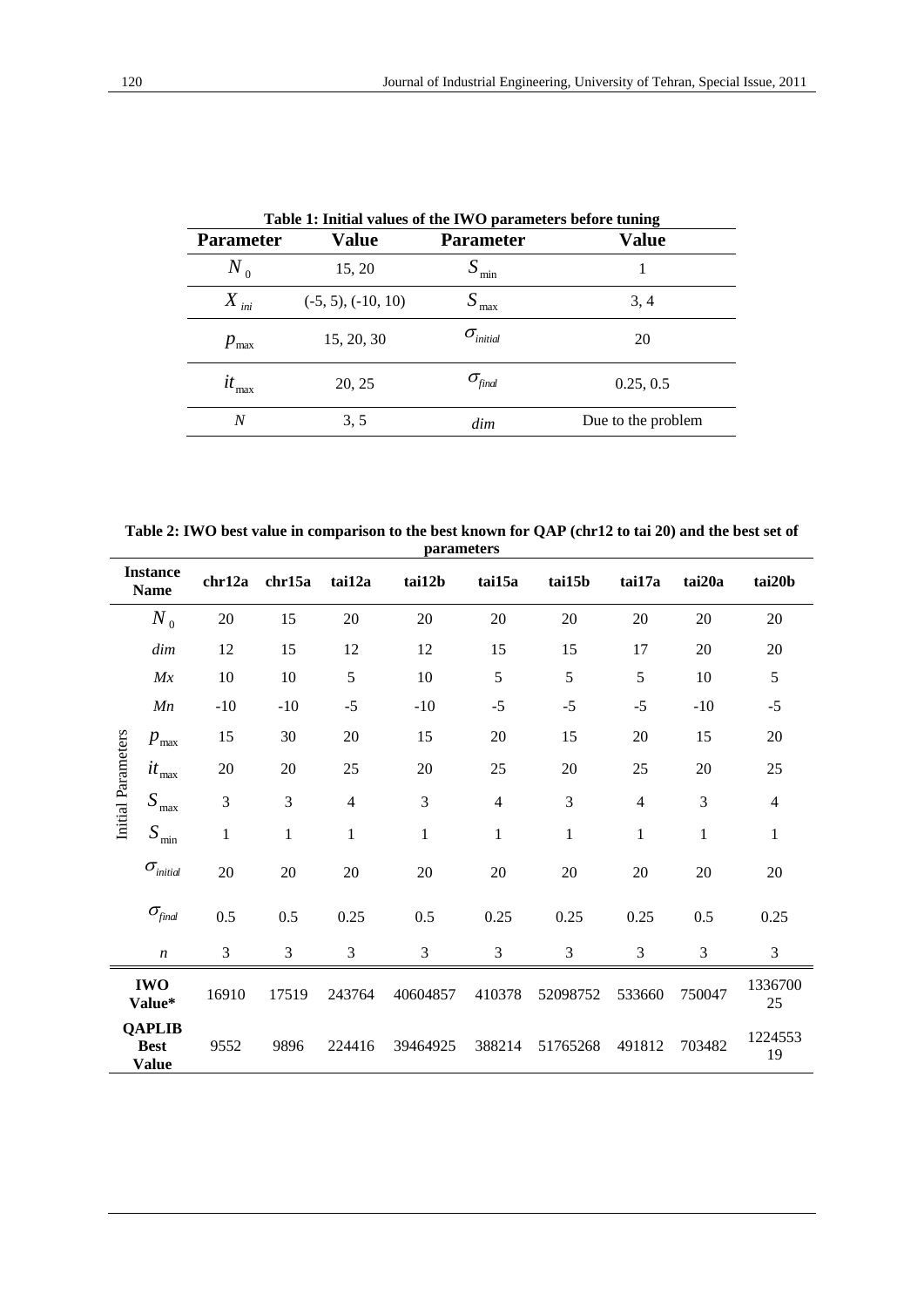|                           | <b>Instance</b><br><b>Name</b>               | tai25a         | tai25b       | tai30b       | tai35b         | tai40b    | tai50a       | tai50b        | tai60a                   |
|---------------------------|----------------------------------------------|----------------|--------------|--------------|----------------|-----------|--------------|---------------|--------------------------|
|                           | $N_{0}$                                      | $20\,$         | 20           | 20           | 15             | 15        | 15           | 20            | 20                       |
|                           | dim                                          | 25             | 25           | 30           | 35             | 40        | 50           | 50            | 60                       |
|                           | Mx                                           | 5              | 10           | 10           | 10             | 10        | 10           | 10            | 10                       |
|                           | Mn                                           | $-5$           | $-10$        | $-10$        | $-10$          | $-10$     | $-10$        | $-10$         | $-10$                    |
|                           | $p_{\text{max}}$                             | 20             | 15           | 15           | 30             | 15        | 15           | 20            | 15                       |
|                           | $it_{\rm max}$                               | 25             | 20           | 20           | 20             | 25        | 20           | 20            | 25                       |
| <b>Initial Parameters</b> | $S_{\,\mathrm{max}}$                         | $\overline{4}$ | 3            | 3            | 3              | 3         | 3            | 3             | 3                        |
|                           | $S_{\min}$                                   | $\mathbf{1}$   | $\mathbf{1}$ | $\mathbf{1}$ | $\mathbf{1}$   | 1         | $\mathbf{1}$ | $\mathbf{1}$  | $\mathbf{1}$             |
|                           | $\sigma_{\rm initial}$                       | 20             | 20           | $20\,$       | 20             | 20        | $20\,$       | 20            | 20                       |
|                           | $\sigma_{\text{final}}$                      | 0.25           | 0.5          | 0.5          | 0.5            | 0.25      | 0.5          | 0.5           | 0.5                      |
|                           | $\boldsymbol{n}$                             | 3              | 3            | 3            | $\mathfrak{Z}$ | 3         | 3            | 3             | 3                        |
|                           | <b>IWO</b><br><b>Value</b>                   | 1294446        | 367149221    | 660051474    | 300436903      | 647243698 | 5043300      | 46092<br>8519 | 718573<br>3              |
|                           | <b>QAPLIB</b><br><b>Best</b><br><b>Value</b> | 1167256        | 344355646    | 637117113    | 283315445      | 637250948 | 4938796      | 45882<br>1517 | 720596<br>$\overline{2}$ |

**Table 3: IWO best value in comparison to the best known for QAP (tai25 to tai60a) and the best set of parameters** 



**Figure 2: The improvement percentage in the objective function versus the problem dimension**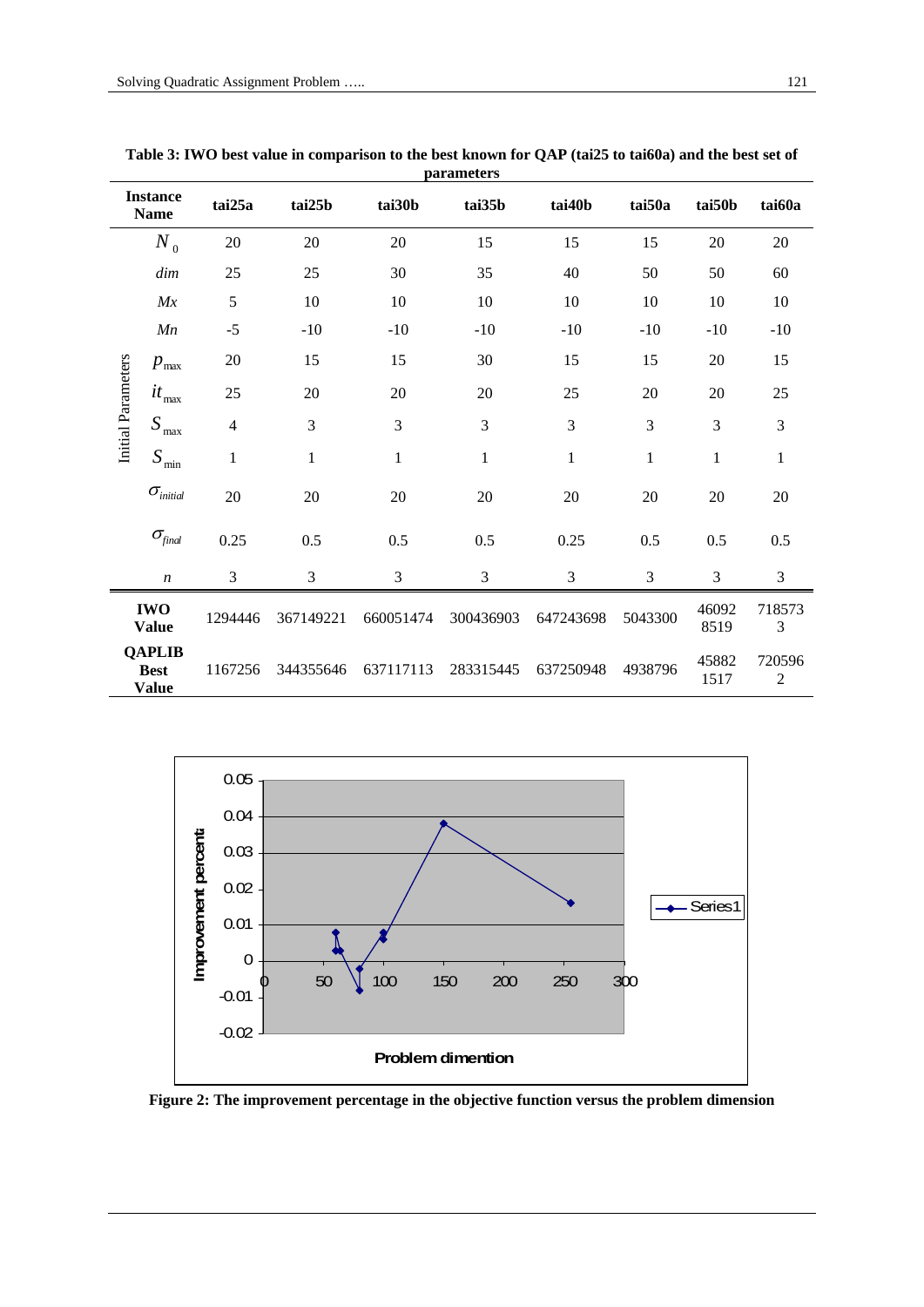| <b>Instance</b><br><b>Name</b>     |                                  | tai60b    | tai64c       | tai80a                   | tai80b         | tai100a      | tai100b      | tai150b      | tai256c      |
|------------------------------------|----------------------------------|-----------|--------------|--------------------------|----------------|--------------|--------------|--------------|--------------|
|                                    | $N_0$                            | 20        | 20           | 20                       | 15             | 20           | 20           | 15           | 20           |
|                                    | dim                              | 60        | 64           | 80                       | 80             | 100          | 100          | 150          | 256          |
|                                    | Mx                               | 5         | 5            | 5                        | 5              | 5            | 10           | 5            | 5            |
|                                    | Mn                               | $-5$      | $-5$         | $-5$                     | $-5$           | $-5$         | $-10$        | $-5$         | $-5$         |
|                                    | $p_{\text{max}}$                 | 15        | 30           | 30                       | 20             | 20           | 20           | 20           | 20           |
|                                    | $it_{\scriptscriptstyle\rm max}$ | $20\,$    | 20           | 20                       | $20\,$         | 20           | 20           | 20           | 20           |
| Initial Parameters                 | $S_{\,\mathrm{max}}$             | 3         | 3            | $\overline{\mathcal{L}}$ | $\overline{4}$ | 3            | 3            | 3            | 3            |
|                                    | $S_{\rm min}$                    | $\,1$     | $\mathbf{1}$ | $\mathbf{1}$             | $\mathbf{1}$   | $\mathbf{1}$ | $\mathbf{1}$ | $\mathbf{1}$ | $\mathbf{1}$ |
|                                    | $\sigma_{\rm initial}$           | 20        | 20           | 20                       | $20\,$         | 20           | 20           | 20           | 20           |
|                                    | $\sigma_{\text{final}}$          | 0.5       | 0.5          | 0.25                     | 0.25           | 0.5          | 0.5          | 0.25         | 0.5          |
|                                    | $\boldsymbol{n}$                 | 3         | 3            | 3                        | 3              | 3            | 3            | 3            | 3            |
| <b>IWO Value</b>                   |                                  | 603355774 | 1849510      | 13619277                 | 819916528      | 20877903     | 1179216180   | 480136527    | 44043511     |
| <b>OAPLIB</b><br><b>Best Value</b> |                                  | 608215054 | 1855928      | 13515450                 | 818415043      | 21052466     | 1185996137   | 498896643    | 44759294     |

**Table 4: IWO best value in comparison to the best known for QAP (tai60b to tai256) and the best set of parameters** 

\*Note: The algorithm was run by different value of initial parameters. The best results among these parameters' value are displayed as "IWO Value" row. QAP best values are taken from www.qaplib.com.

The average percentage of improvement in the objective function value is about 0.8 % for the addressed problems. The algorithm was coded in MATLAB 7.6 and run on an Intel Pentium Dual Core of 1.5 GHz CPU computer.

### **Conclusions and further research**

Heuristics or suboptimal algorithms are often used to obtain solutions for QAP instances. IWO is a numerical stochastic search algorithm inspired from natural behavior of weeds colonizing in opportunity spaces for function optimization. Mehrabian

and Lucas [40] studied the convergence of IWO for three benchmark problems. The performance of the algorithm was enough good to be applied to QAP. A brief description of the algorithm was given and the algorithm was run on a set of reference numerical problems from QAPLIB (www.qaplib.com). The results indicated that IWO dominated the best solution given by QAPLIB when the problem dimension is more than 50. The average percentage of improvement in the objective function value is about 0.8 % for the addressed problems.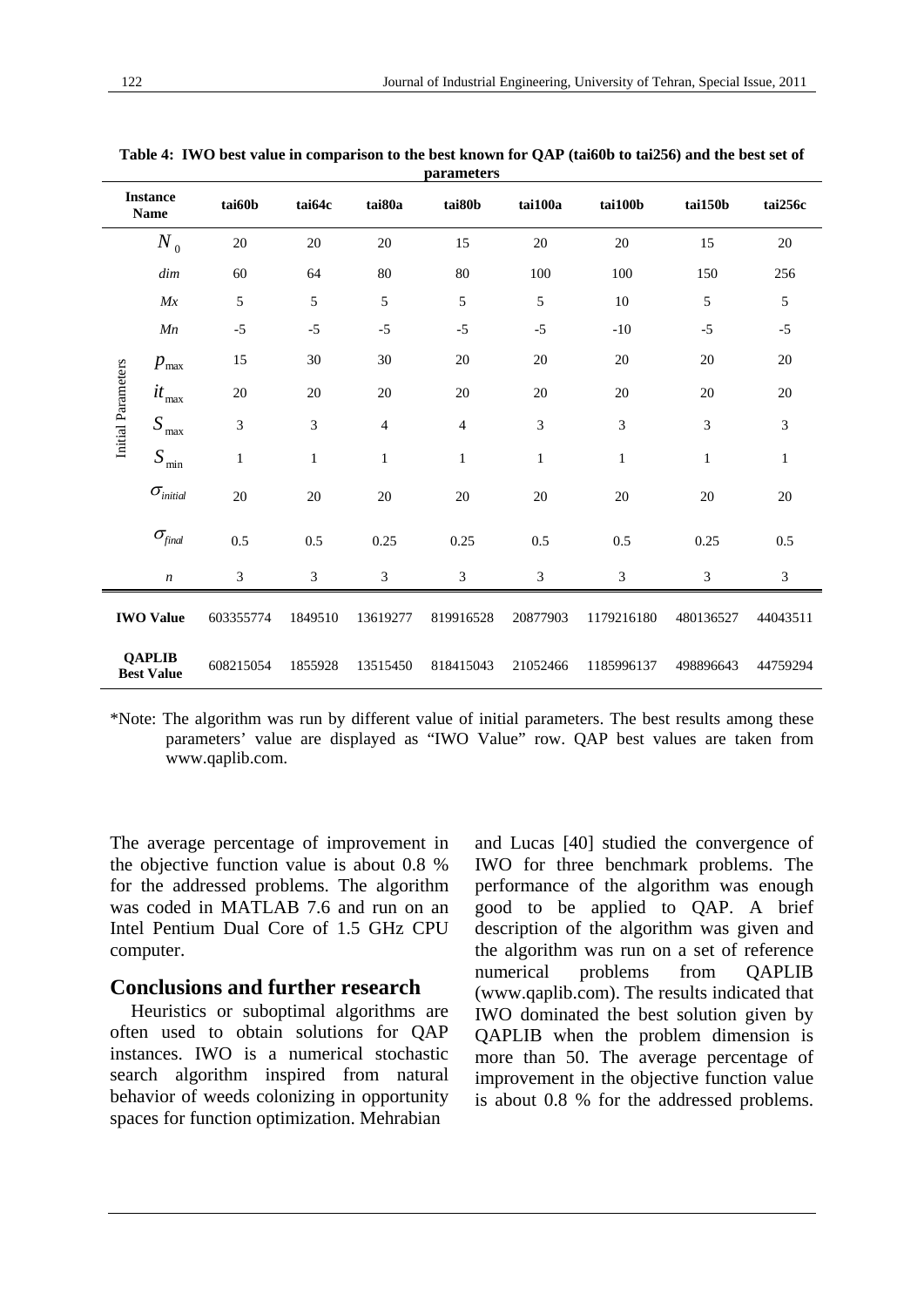### **References:**

- 1- Ahuja, R.K., Orlin, J.B. and Tiwari, A. (2000). "A greedy genetic algorithm for the quadratic assignment Problem." *Computers & Operations Research*, Vol. 27, PP. 917-934.
- 2- James T., Rego C. and Glover F. (2009). "A cooperative parallel tabu search algorithm for the quadratic assignment problem." *European Journal of Operational Research*, Vol. 195, PP. 810-826.
- 3- Loiola, E.M., Maia de Abreu, N.M., Oswaldo Boaventura-Netto, P., Hahn, P. and Querido, T. (2007). "A survey for the quadratic assignment problem." *European Journal of Operational Research*, Vol. 176, PP. 657–690.
- 4- Hahn, P., Grant, T. and Hall, N. (1998). "A branch-and-bound algorithm for the quadratic assignment problem based on the Hungarian method." European Journal of Operational Research, Vol. 108, PP. 629-640.
- 5- Koopmans T.C. and Beckmann M.J. (1957). "Assignment problems and the location of economics activities." *Journal of Econometrica*, Vol. 25, PP. 53-76.
- 6- Steinberg L. (1961). "The backboard wiring problem: A placement algorithm," *Journal of SIAM Review*, Vol. 3, PP. 37-50.
- 7- Heffley D. R. (1980). "Decomposition of the Koopmans–Beckmann problem." *Journal of Regional Science and Urban Economics*, Vol. 10, No. 4, PP. 571-580.
- 8- Dickey J. W. and Hopkins J. W. (1972). "Campus building arrangement using TOPAZ." *Journal of Transportation Research*, Vol. 6, PP. 59-68.
- 9- Francis R. L. and White J. A. (1974). *Facility Layout and Location: An Analytical Approach*. Englewood Cliffs, NJ: Prentice-Hall.
- [10] Geoffrion A. M. and Graves G. W. (1976). "Scheduling parallel production lines with changeover costs: Practical applications of a quadratic assignment/LP approach." *Journal of Operations Research*, Vol. 24, PP. 595-610.
- 11- Pollatschek M.A., Gershoni N. and Radday Y.T. (1976). "Optimization of the typewriter keyboard by simulation." *Journal of Angewandte Informatik*, Vol. 17, PP. 438–439.
- 12- Elshafei A. N. (1977). "Hospital layout as a quadratic assignment problem." *Journal of Operational research quarterly*, Vol. 28, PP. 167-179.
- 13- Krarup J. and Pruzan P.M. (1978). "Computer-aided layout design." *Journal of Mathematical Programming Study*, Vol. 9, PP. 75-94.
- 14- Hubert L. J. (1987). *Assignment Methods in Combinatorial Data Analysis*. New York and Basel: Marcel Dekker, INC.
- 15- Bos J. (1993). "Zoning in forest management: a quadratic assignment problem solved by simulated annealing." *Journal of Environment Manage*, Vol. 37, PP. 127-145.
- 16- Brusco M. J. and Stahl S. (2000). "Using quadratic assignment methods to generate initial permutations for least-squares unidimensional scaling of symmetric proximity matrices." *Journal of Classification*, Vol. 17, PP. 197-223.
- 17- Gutjahr W. J., Hitz M. and Mueck M. A. (1997). "Task assignment in Caley interconnection topologies." *Journal of Parallel Computing*, Vol. 23, PP. 1429-1460.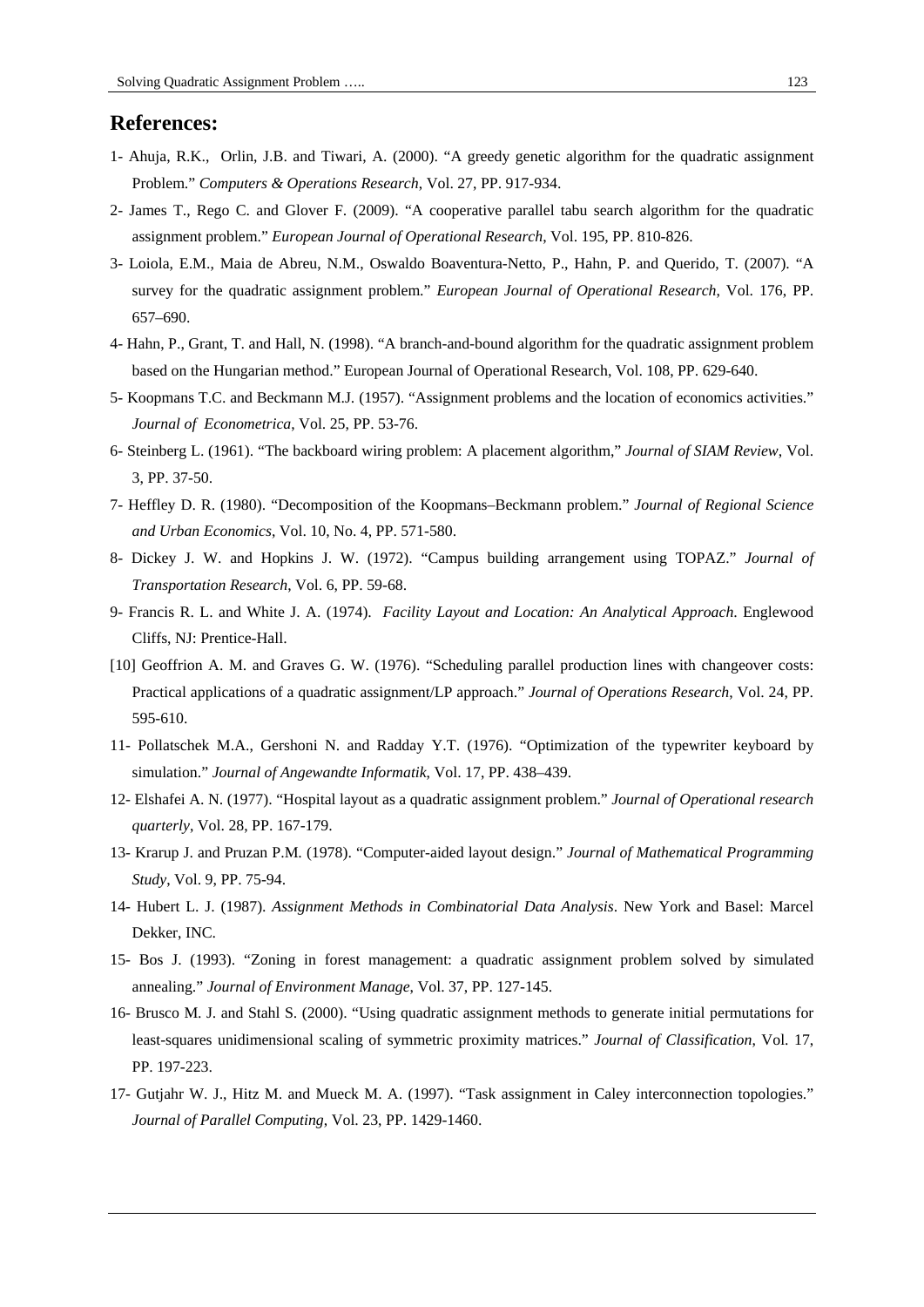- 18- Siu F. and Chang R. K. C. (2002). "Effectiveness of optimal node assignments in wavelength division multiplexing networks with fixed regular virtual topogies." *Journal of Computer Network*, Vol. 38, PP. 61- 74.
- 19- Benjaafar S. (2002). "Modeling and analysis of congestion in the design of facility layouts." *J. of Management Science*, Vol. 48, PP. 679-704.
- 20- Ciriani V., Pisanti N. and Bernasconi A. (2004). "Room Allocation: A polynomial Subcase of the Quadratic Assignment Problem." *Journal of Discrete pplied Mathematics*, Vol. 144, No. 3, PP. 263-269.
- 21- Cordeau J. F., Gaudioso M., Laporte G. and Moccia L. (2003). "A memetic heuristic for the generalized quadratic assignment problem." *Centre de recherche surles transports*, Montréal, CRT-2003-40.
- 22- Rabak C. S. and Sichman J. S. (2003). "Using A-Teams to optimize automatic insertion of electronic components." *Journal of Advanced Engineering Informatics*, Vol. 17, PP. 95–106.
- 23- Miranda G., Luna H. P. L., Mateus G. R. and Ferreira R. P. M. (2005). "A performance guarantees heuristic for electronic components placement problems including thermal effects." *Journal of Computers and Operation Research*, Vol. 32, PP. 2937-2957.
- 24- Cela F. (1998). *The Quadratic Assignment Problem: Theory and Algorithms*. Dordrecht: Kluwer Academic Publishers.
- 25- Rendl F., Drezner Z. and Hamacher H. (2004). *The quadratic assignment problem, Facility Location: Applications and Theory*, New York: Springer.
- 26- Commander C. W. (2005). "A Survey of the Quadratic Assignment Problem with Applications." *Morehead Electronic Journal of Applicable Mathematics*, Volo. 4, PP. 1-15.
- 27- Drezner Z. (2002). "Heuristic algorithms for the solution of the quadratic assignment problem." *Journal of Applied Mathematics and Decision Sciences*, Vol. 6, PP. 163-173.
- 28- Angel, E. and Zissimopoulos, V. (1998). "On the quality of local search for the quadratic assignment problem." *Discrete Applied Mathematics*, Vol 82, PP. 15- 25.
- 29- Burkard, R.E., Karisch, S.E. and Rendl, F. (1997). "QAPLIB A Quadratic Assignment Problem Library." *Journal of Global Optimization*, Vol. 10, PP. 391–403.
- 30- Talbi, E.G., Roux, O., Fonlupt, C. and Robillard, D. (2001). "Parallel Ant Colonies for the quadratic assignment problem." *Future Generation Computer Systems*, Vol. 17, PP. 441–449.
- 31- Hasegawa, M., Ikeguchi, T., Aihara, K. and Itoh, K. (2002). "A novel chaotic search for quadratic assignment problems." *European Journal of Operational Research*, Vol. 139, PP. 543–556.
- 32- Misevicius, A. (2003). "Genetic algorithm hybridized with ruin and recreate procedure: application to the quadratic assignment problem." *Knowledge-Based Systems*, Vol. 16, PP. 261–268.
- 33- Chawki, A., Fedjki, S. and Duffuaa, O. (2004). "An extreme point algorithm for a local minimum solution to the quadratic assignment problem." *European Journal of Operational Research*, Vol. 156, PP. 566–578.
- 34- Misevicius, A. (2004). "An improved hybrid genetic algorithm: new results
- for the quadratic assignment problem." *Knowledge-Based Systems*, Vol. 17, PP. 65–73.
- 35- Erdogan, G. and Tansel, B. (2007). "A branch-and-cut algorithm for quadratic assignment problems based on linearizations." *Computers & Operations Research*, Vol. 34, PP. 1085-1106.
- 36- Drezner, Z. (2005). "Compounded genetic algorithms for the quadratic assignment problem." *Operations Research Letters*, Vol. 33, PP. 475 – 480.